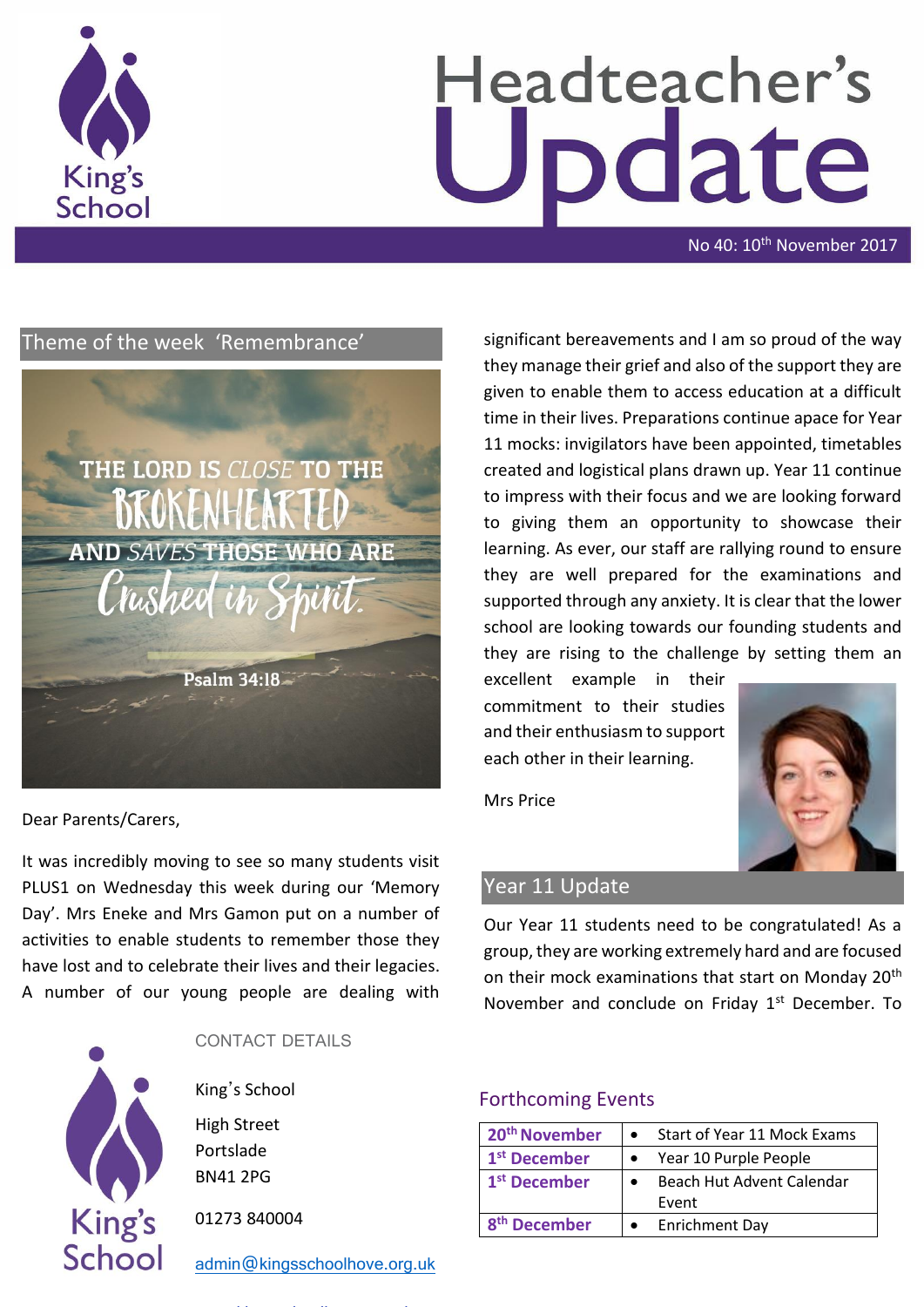# **King's School**

support students, there are exam revision Period 7 sessions in place, which have been timetabled to prepare students for examinations on the following day. These sessions have been kept to a manageable length so that students receive concentrated information on what and how to revise. There will be two sessions each afternoon and they will run from 3.10pm to 3.25pm and 3.30pm to 3.45pm. There will also be an additional assembly on Friday 17<sup>th</sup> December at 2:50pm to give students a final briefing before starting on Monday; the assembly will end at 3pm as normal.

The majority of students will be sitting the mock examinations at Portslade Baptist Church, South Street, BN41 2LE. A student delegation recently visited the Church and they really liked how comfortable and quiet it is and how the venue will help them to do their best in the exams. These students fed-back to their peers in our Year 11 assembly this week.

Year 11 parents have been sent out a great deal of information this week.

Along with their child's Year reports, they have received their son/daughter's exam timetable, exam revision Period 7 timetable and will be receiving the Student Handbook for exams. If you are a Year 11 parent and have any questions about the mock examinations, please contact the school via the following email address: [admin@Kingsschoolhove.org.uk](mailto:admin@Kingsschoolhove.org.uk)

The Year 11 report will show how well each child is progressing and will give information on where students should focus their efforts when revising for exams.

Students and parents will receive mock examination results from 11<sup>th</sup> December and results and progress can be discussed during our Year 11 Parents Evening, which is on Thursday  $4<sup>th</sup>$  January 2018 from 4.30pm to 7.30pm. Details regarding booking appointment will be made available before the end of this term.

#### Year 11 Theatre Performance

On Thursday this week, all of Year 11 watched a production in school of 'The Passenger'. This show is currently touring around Sussex as a collaboration between the Sussex Safer Roads



Partnership and Box Clever Theatre Company. 'The Passenger' addresses the role and responsibility of passengers and novice drivers in road safety. The show helped Year 11 to understand the issues that can arise as young people learn to drive and opened their eyes to how dangerous unsafe driving can be.

#### Bus Services to School

Following Mrs Price's meetings with the Council and with Brighton and Hove Buses it has been agreed that an extra bus journey will be put on from 15<sup>th</sup> January. This will be a No1 service, starting from Hove Town Hall at about 7:30am and arriving at Southern Cross at about 7:50am. We are grateful to Brighton and Hove Buses for responding to feedback from parents and the school and for finding capacity to put on this additional service.

#### Miss Goldstein's Inflatable 5k



On 25th November, Miss Goldstein will be running an inflatable 5k to raise money for her tutor group charity, Solving Kids Cancer. If you would like to sponsor her on this brave endeavour, please visit her Just Giving page for details.

<https://www.justgiving.com/fundraising/missgoldstein>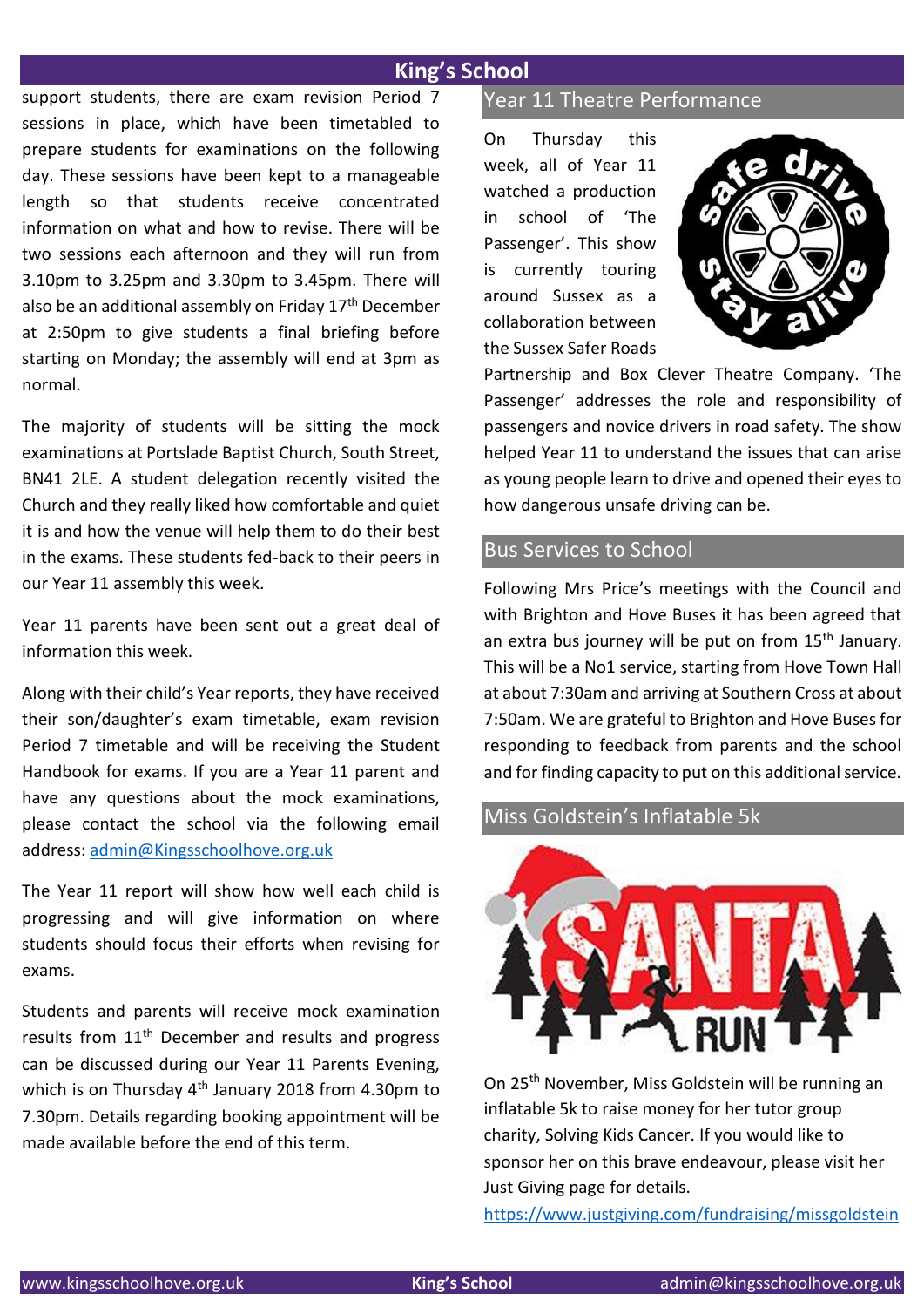## **King's School**

## Facial Piercings

There has recently been a spate of nose piercings. Parents/carers are reminded that no facial piercings are permitted under our uniform policy. Please do not allow your children to have facial piercings done.

## New Staff Profile

Mrs Grosvenor joined King's as Head of Arts in September. She is responsible for Drama, Music and Art as well as extra-curricular provision in the Arts. She began teaching at The Heathland School in Hounslow in 1992 and has since run Drama departments in



Crawley and at Cardinal Newman, Hove. Mrs Grosvenor is looking forward to developing opportunities for students to hone their skills and creativity and supporting them in their ongoing Arts studies. In her spare time, she enjoys visiting the theatre, going to exhibitions, walking, travelling, doing Pilates and yoga.

# Bake Off Results

Before half term, the pastoral team organised a Bake Off to help raise awareness for Mental Health. The theme was to bake a cake that would make others smile, and they did! Well done to all who participated and to the winners listed below.



# Update on the Arts

Mrs Grosvenor, Head of Arts, has set up a Twitter account to showcase the excellent work taking place in Music, Drama and Art. Please take a look and follow @ArtsKingsHove. Furthermore, there will be no Drama Club on 4th or 11th December but there will be one on  $18<sup>th</sup>$  December – see you there!

#### World Diabetes Day

On Tuesday 14th November, we will be recognizing World Diabetes Day. We have a number of students at King's who have been



diagnosed with Diabetes and manage their conditions with great responsibility and maturity. Parents and students are invited to visit the website in an attempt to raise awareness of Diabetes and how it affects those dealing with it. <http://www.worlddiabetesday.org/>

## Extra-Curricular Clubs

Please note there has been a recent amendment in the Autumn Term 2017 Extra-curricular timetable - Year 9, 10 and 11 Football Club has moved to from a Wednesday to a Thursday, joining with the Year 7 and 8's Football.

#### Memory Day

This week, as part of our "Remembrance" theme we hosted a 'Memory Day' in school. Students from all year groups were able to come and participate in a variety of activities including biscuit decorating, origami and bracelet making. Over two hundred students visited



the Memory Space over the course of the day and at 2.30, we let off balloons in the playgrounds. Each balloon had messages of love from King's students to those people they have known that are sadly no longer



with us. It was a very special moment for our community and great way to mark the end of Memory